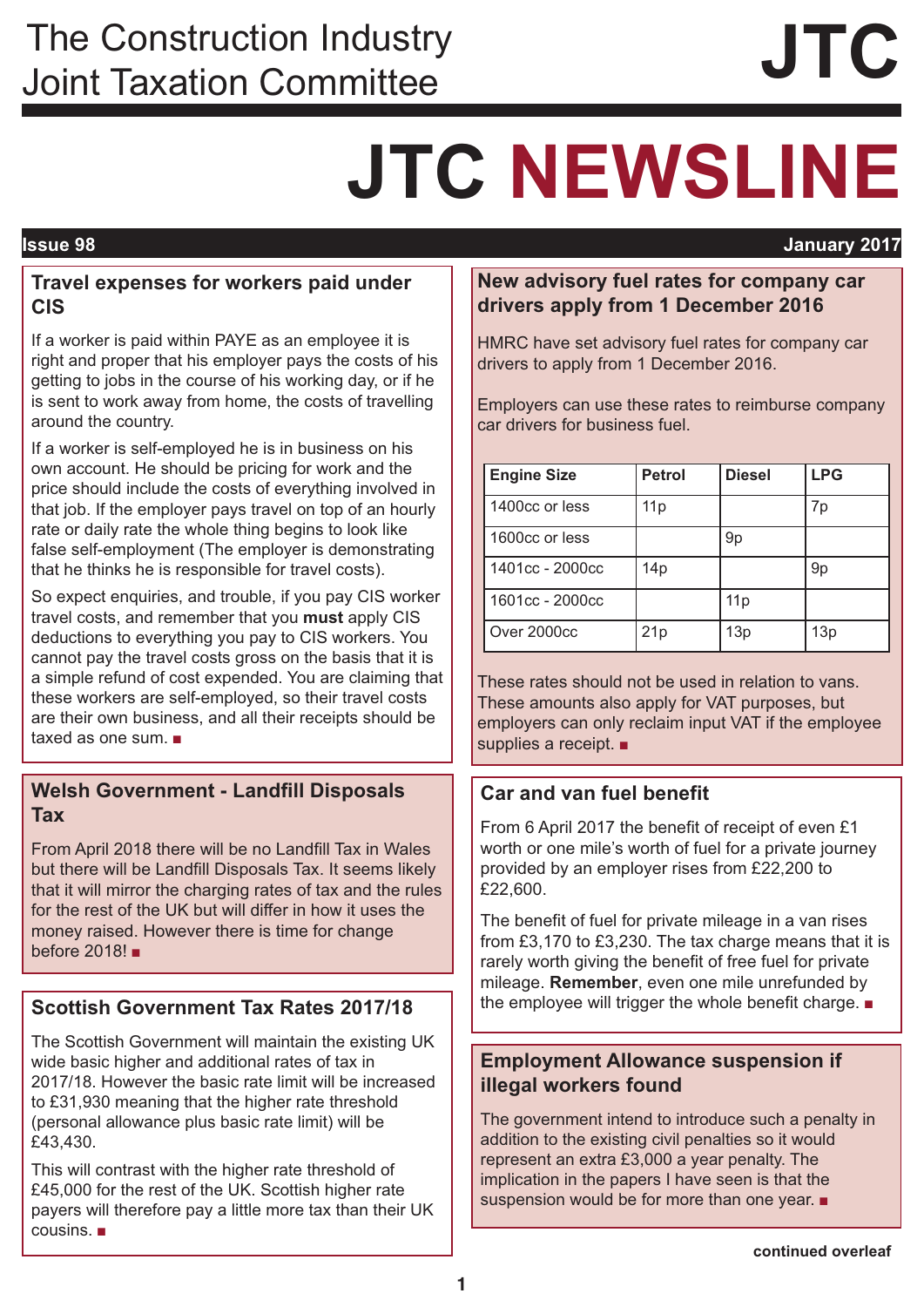### **From Employer Bulletin for December 2016**

**This is a summary of the items likely to be important in our industry.**

### **National Minimum or Living Wage**

A check list of top-five errors to avoid:

 $\bullet$  Rates: are you paying the right rate? Make sure annual rate increases are implemented, and don't miss workers who move from one band to another on their birthday.

• Deductions: are you making any deductions that take pay below minimum levels? Watch out for deductions for items such as uniforms, meals or transport.

• Additional pay: are you including top-ups to pay that do not count as pay for the minimum or living wage? This could be the case if you are including shift allowances or customer tips when calculating pay.

• Status of the worker: are you engaging people who should be classed as workers? Make sure nobody who is a volunteer, intern or self-employed should be classed as a worker and entitled to the minimum or living wage.

• Working time: are you including all of the time that an employee is working? Don't miss out time spent shutting up shop at the end of a shift, training periods, down-time waiting or travel between jobs.

### **Salary Sacrifice**

• The tax and NI advantages of salary sacrifice arrangements are to be withdrawn from April 2017.

• There will be exemptions for certain benefits such as childcare vouchers and pension contributions.

 $\bullet$  There will be a delay in withdrawing the advantages for some benefits where an agreement is already in place by 6 April 2017.

### **Autumn Statement 2016**

There was warning of the following changes to come:

- Tax and National Insurance treatment for termination payments are to be aligned from April 2018.
- The time limit for 'making good' any non-payrolled benefits is to be 6 July following the tax year from 2017/18 onwards.

• Employees called to give evidence, for example at an enquiry. will be able to receive legal support funded by their employer tax-free from April 2017.

• Employees can receive £500 of pension advice tax-free per tax year from April 2017.

### **Off-payroll working in the public sector**

This legislation is one to watch because, if it works, it may be extended to all industries and employers.

Reforms will be implemented from April 2017.

• Responsibility for determining whether the intermediaries legislation applies will move from the individual worker to the public sector employer, agency or third party that pays the worker's intermediary. (This means the firm paying will decide whether the worker is an employee and not (for example) the worker's own limited company, or the agency who supply him). This moves the responsibility and liability for non-payment to the payer.

• HMRC will introduce clear, objective tests for employers to use.

• HMRC will also introduce a digital tool to provide employers with a real-time HMRC view on whether intermediaries legislation needs to be applied.

### **Extension of voluntary payrolling**

From April 2017 voluntary payrolling will be extended to include non-cash vouchers and credit tokens. From that date all benefits can be payrolled except living accommodation and beneficial loans.

- Employers wanting to payroll from April 2017 must register using HMRCs PBIK registration service via the government gateway to avoid having to complete P11D returns.
- Forms P11D (b) returns still need to be made which include all payrolled and non-payrolled benefits.

### **Reporting information about car and car fuel benefits through PAYE**

From April 2018 employers will be required to report information about car and car fuel benefits in their Full Payment Submission (FPS).

Employers can report information through the FPS from April 2017 if their payroll software supports it.

### **Tax relief for employees**

Employees can claim tax relief on expenses for things they must buy for their job which employers don't reimburse them for, such as:

• Repairing or replacing small tools.

• Cleaning, repairing or replacing specialist clothing such as uniform or safety boots.

- Business mileage.
- Travel and overnight expenses.
- Professional fees, subscriptions.

To claim relief employees should complete form P87 which can be submitted online or through the post.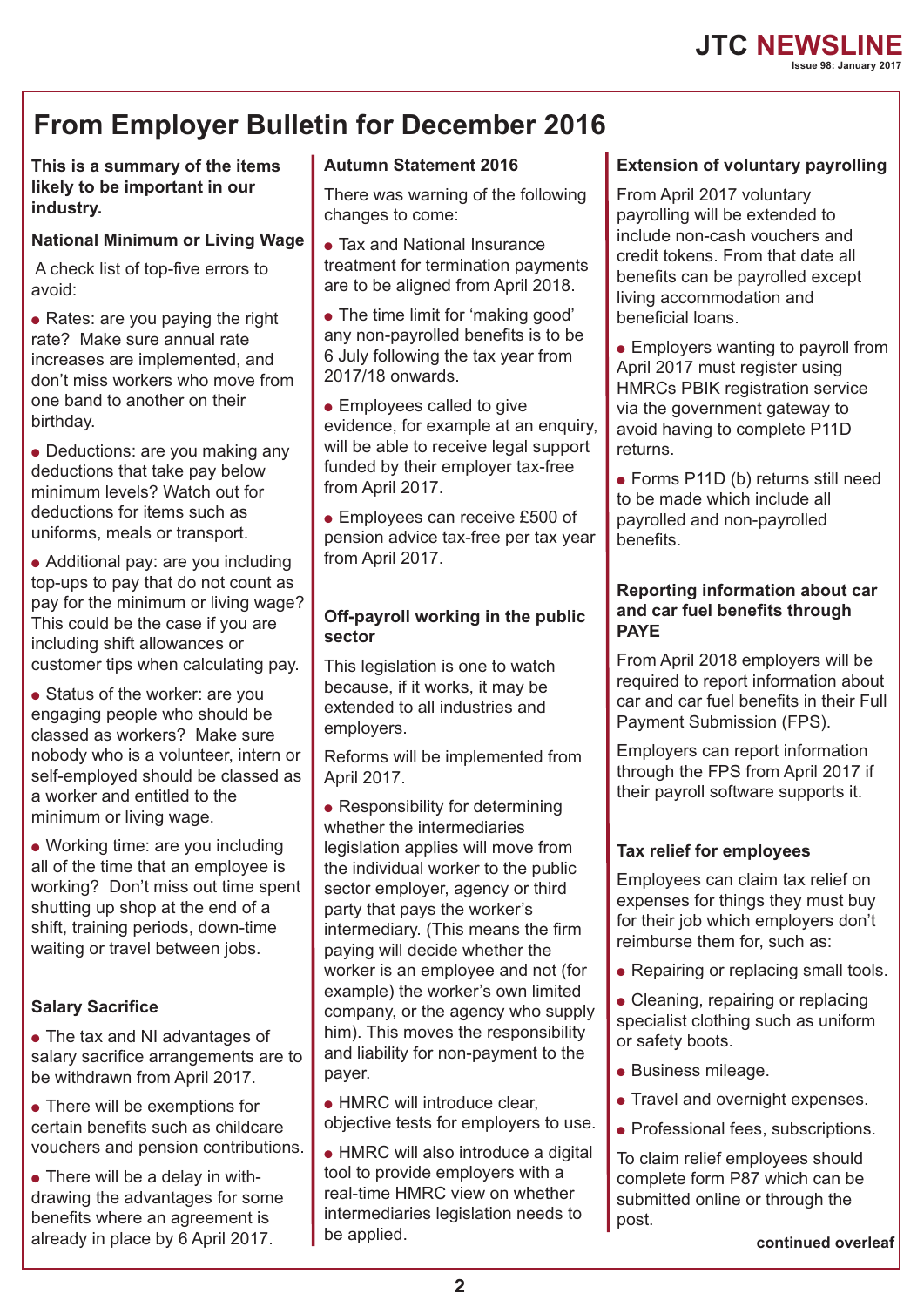### **JTC NEWSLINE Issue 98: January 2017**

## **From Employer Bulletin for December 2016 cont'd**

### **Trivial benefits**

● From 6 April 2016 benefits worth less than £50 and which meet certain conditions are removed from any liability to income tax.

• There is an annual cap of £300 which applies to directors and members of their household.

### **Apprenticeship Levy**

• The Apprenticeship Levy will be introduced on 6 April 2017.

• Employers with annual pay bills of over £3million will have to pay the levy at a rate of 0.5% of their pay bill, less a £15,000 allowance.

• Employers with annual pay bills of less than £3million might have to pay a levy if there are other employers who are connected businesses. If you are uncertain if your business is connected to another it is important to ask your accountants now.

### **Change of an employee's address**

● It is the individual employee's responsibility to notify HMRC of a change of address.

• Employees should be encouraged to use their personal tax account to do this.

• If the employee cannot use their personal tax account, an employer can use the employee address box on the next Full Payment Submission (FPS).

### **Corporation Tax repayments**

HMRC prefer to make Corporation Tax repayments by BACS.

● To use BACS the CT600 should include details of its own or a nominated bank account on it or in writing on the company's or its agent's headed paper.

### **Paying HMRC**

HMRC remind employers that:

- January's electronic payment deadline for PAYE falls on Sunday 22nd 2017.
- Funds should clear HMRC's account by January 20th.unless a Faster Payment can be arranged to clear later but still in time to meet the deadline.

• Payment should always be made with the correct 13 character accounts reference **not** the employer reference.

### **Paying HMRC by cheque**

From November 2016, employers who pay HMRC by cheque through the post will be contacted by letter or by phone to ask them to consider paying electronically, online or by telephone banking direct, or by Debit, or Credit card online.

### **Employee payment booklet or letter**

During January, February and March 2017 HMRC will send employers or their agents either a P30B Paying PAYE electronically letter, or a P30BC Employer Payment Booklet.

• Employers who pay electronically will receive a letter rather than a booklet.

### **Making a payment at the bank or post office**

- HMRC changed its bank to Barclays in February 2016.
- The bank accounts for the previous supplier are about to close and HMRC have begun to contact taxpayers who are still using the old payslips advising about the change to Barclays and what steps they need to take. Check that you are paying a Barclays account.

### **PAYE accounts in credit**

• HMRC do not usually repay in-year credits. The best way to balance an account in credit is to deduct the amount from the next PAYE payment due.

#### **Limited companies: CIS deductions suffered in year**

- Limited companies without gross payment status should claim back their Construction Industry Scheme (CIS) deductions through their monthly payroll.
- By submitting an Employer Payment Summary (EPS) to claim back CIS deductions companies receive a credit which is used to reduce in-year PAYE due.
- Sole traders and partnerships should report CIS payments received through their selfassessment returns.

### **Employment intermediary reporting**

If you have registered your business as an employment intermediary you need to file quarterly returns.

- If you are no longer an employment intermediary you need to let HMRC know.
- Penalties may be charged where quarterly reports are not submitted, or you do not tell HMRC that you are no longer an employment intermediary.
- The next quarterly reporting period finishes on 5 January 2017, with a reporting deadline of 5 February.

### **Restriction of interest relief for residential landlords**

This will be phased in from April 2017.

**continued overleaf**